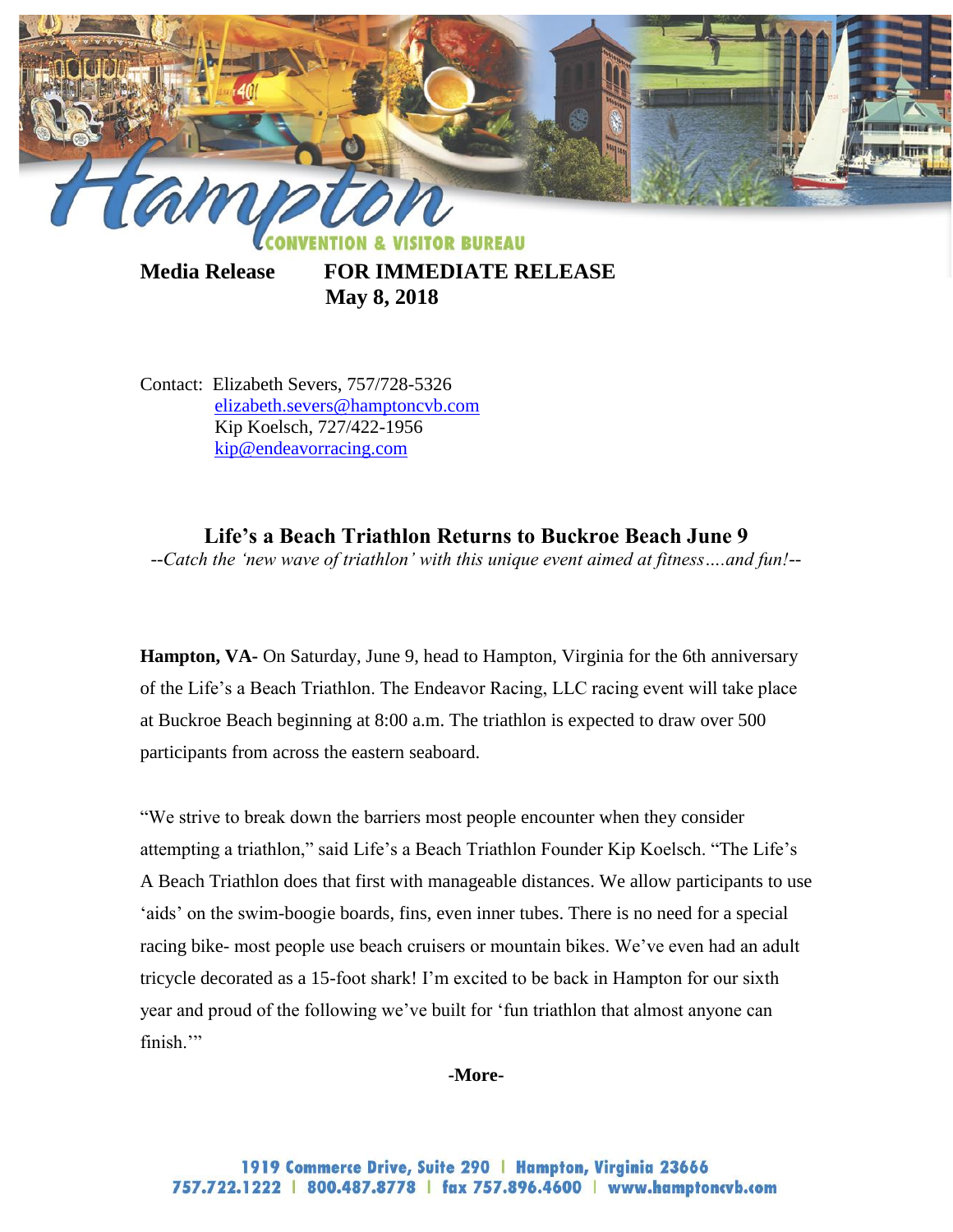## **Life's a Beach Triathlon Returns to Buckroe Beach June 9- Page 2**

According to Koelsch, Life's A Beach encourages people to "catch the new wave of triathlon," with its unique take on a sport most people often associate with grueling training regimes and expensive, high-tech equipment. The Life's A Beach swim is 200 yards of "Almost Anything Goes," with racers allowed to use boogie boards, swim fins, mask and snorkels, water wings, and almost anything else to help them feel comfortable and have fun. The bike portion of the race is only five miles and is for fat tire bikes ONLY—beach cruisers and mountain bikes—as some courses may actually involve stretches of beach riding. The two-mile beach run is laid back and includes some of the Life's A Beach challenges—obstacles to break up the run in a fun way.

Every registrant will receive a Life's a Beach Triathlon shirt, temporary tattoo, themed finisher's award, and a post-race drink and snack.

In addition to this year's triathlon, there will also be a free Hatchling Dash Kids Run. Children (not limited to children of racers) can register at the main check-in tent on Friday, June 8 or Saturday, June 9, however, parents must sign a waiver in order for their child to participate. The course is approximately one mile with two obstacles to negotiate. Every child will receive a lei at the finish line.

# **Schedule**

## **Friday, June 8**

| $3:30$ p.m. $-7:30$ p.m. | Racer Packet Pick-Up at Buckroe Beach |
|--------------------------|---------------------------------------|
| <b>Saturday, June 9</b>  |                                       |
| $6:00$ a.m. $-7:45$ a.m. | Racer Packet Pick-Up                  |
| $6:15$ a.m. $-7:45$ a.m. | Transition Area Open/Bike Check-In    |
| $8:00$ a.m.              | <b>First Starting Wave!</b>           |
| $9:00$ a.m.              | Live Music Jammin'                    |

### **-More-**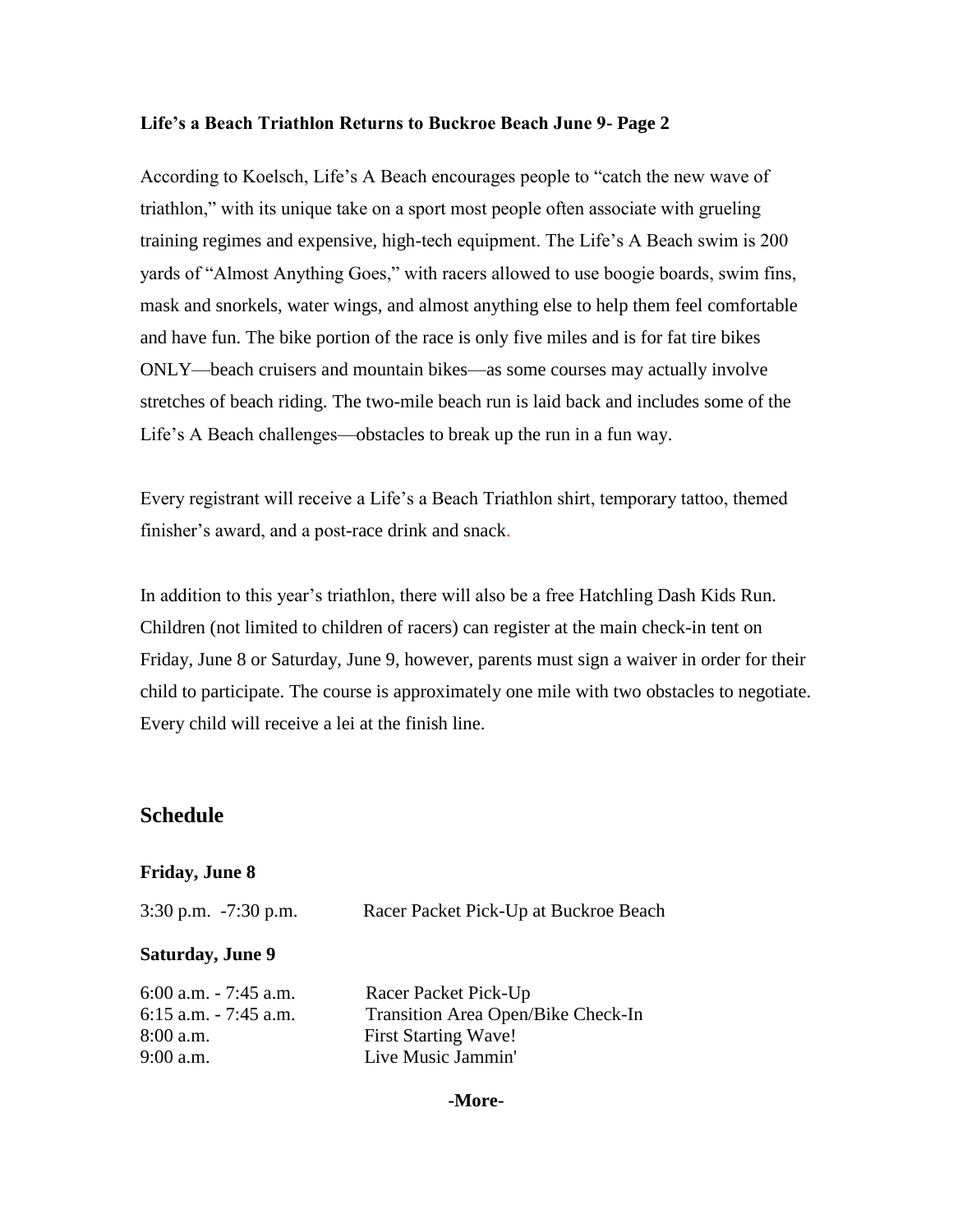## **Life's a Beach Triathlon Returns to Buckroe Beach June 9- Page 3**

| $10:45$ a.m. | <b>Hatchling Dash</b>  |
|--------------|------------------------|
| $11:15$ a.m. | <b>Awards Ceremony</b> |

*Bodacious Beach Bash After-Party: Starts as soon as the first racer finishes Downtown Hampton After After Party- Details TBA*

# **Event Distances**

Almost Anything Goes Swim- 200 Yards

Fat-Tire Bike- 5 Miles

Beach Run- 2 Miles

## **Registration Cost** *Life's a Beach Triathlon*

\$83 \$90 Day of event *\*Online registration closes May 30, 2018 at 11:59 p.m. Limited day-of event registrations may be available. No refunds on entry fees.*

### Awards

- Top Dude and Dudette overall
- Top Dude and Dudette in each age group
- Top Slacker (male and female) in each age group
- Top Slacker (male and female) overall
- Most Bodacious Bike Decorating
- Coolest Costume

Age Groups

- $-9-14$
- $-14-19$
- $\bullet$  20-24
- $-25-29$
- $-30-34$
- $-35-39$
- $-40-44$
- $-45-49$
- $-50-54$
- $-55-59$
- $60-64$
- $65-70$
- $-70+$
- 

**-More-**